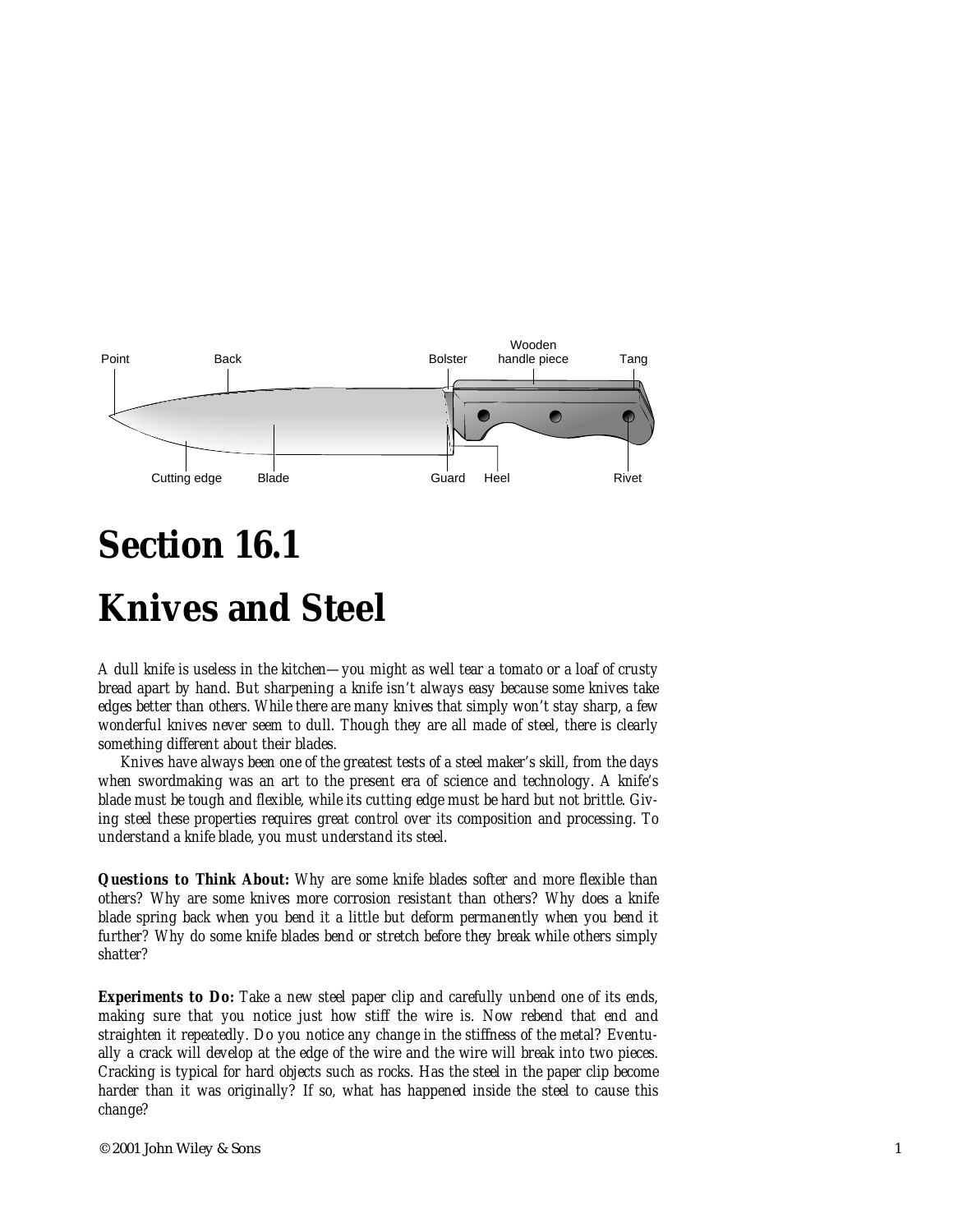

Fig. 16.1.1 - When you push down on a knife to cut a carrot, the cutting board pushes up. Overall, the vertical forces on the carrot, including its weight, cancel completely. But the ramp-like surfaces of the knife blade create large horizontal forces on the two halves of the carrot and these forces divide the carrot.



Fig. 16.1.2 - Soft steel containing little carbon bends easily while hard, carbon-rich steel breaks instead of bending.



Fig. 16.1.3 - Steel is compressed when it experiences an inward stress. Stress is equal to the inward force exerted on each unit of surface area. This stress causes a strain in the steel. This strain is equal to the fractional change in the steel's length—its change in length divided by its original length.

# **Stresses and Strains, Bends and Breaks**

Knives are simple tools that we use to cut things into pieces. They are essentially wedges that use mechanical advantage to convert small forward forces into large separating forces. When you push down on the blade of a knife as you cut a carrot (Fig. 16.1.1), its cutting edge penetrates the carrot while the two inclined surfaces of the blade exert huge horizontal forces on the two halves of the carrot. One half accelerates to the left while the other half accelerates to the right and the carrot divides neatly in half.

But while the mechanical action of cutting is simple, the physical structure of the knife is not. The secret to its ability to cut through the carrot lies in the properties of its blade. This blade is almost certainly made of steel, so the story of how a knife works is really the story of how steel works.

Steel is not a specific material but rather a whole range of iron-based metals. These metals differ from one another in their specific chemical compositions and in how they have been processed. The variety of steels is so broad that it's difficult to encompass them all in a single definition. However *steels* are generally mixtures of iron and other elements that contain no more than 2.06% carbon by weight. A mixture with more carbon than this is usually called *cast iron*. It's an unfortunate historical accident that cast irons actually contain more carbon and less elemental iron than many steels.

Carbon content is important in distinguishing steel from cast iron because it affects the hardness, brittleness, and other characteristics of these metals (Fig. 16.1.2). **Hardness** is a measure of a material's resistance to penetration, deformation, abrasion, and wear. **Brittleness** is the tendency for a material to fracture while it's being deformed. A good knife blade should be hard but not brittle; distorting very little as you push it through the carrot but resisting fracture even if you use the knife to open a metal can.

Controlling the hardness, brittleness, and other characteristics of steel is a complicated task that involves all aspects of steel production. These characteristics can even vary within a single steel object—the cutting edge of a good knife blade is actually harder than the rest of the blade. To understand how these characteristics are controlled, we'll first look at how materials respond to outside forces and then examine the microscopic basis for steel's properties. What we learn in the process will apply not only to steel, but also to many other materials.

When you push gently on a solid object, that object distorts by an amount proportional to the force you exert on it. This relationship is simply Hooke's law, which we first encountered in the section on spring scales. If the object is a steel block resting on the floor and you're stepping on it, then its tiny distortion is proportional to your weight. By measuring how much your weight distorts this block, you can learn something about the steel from which it's made.

But the distortion is also related to the block's dimensions. The broader its surface, the more your weight is spread out and the less the block distorts. Since we are trying to learn about the steel rather than the block, we divide your weight by the surface area of the block to obtain the stress on the steel (Fig. 16.1.3). **Stress** is the amount of force exerted on each unit of a block's surface area and is the measure of how much the steel is being squeezed.

However, the distortion also depends on the block's height. Each centimeter of metal shrinks a little bit so that a tall block shrinks more than a short block. Again, we are more interested in the steel than the block, so we divide the change in height by the original height of the block to obtain the strain in the steel (Fig. 16.1.3). **Strain** is the change in length per unit of a block's length and is a measure of how much the steel responds to being squeezed.

Hooke's law relates the stress on the steel to the strain that results: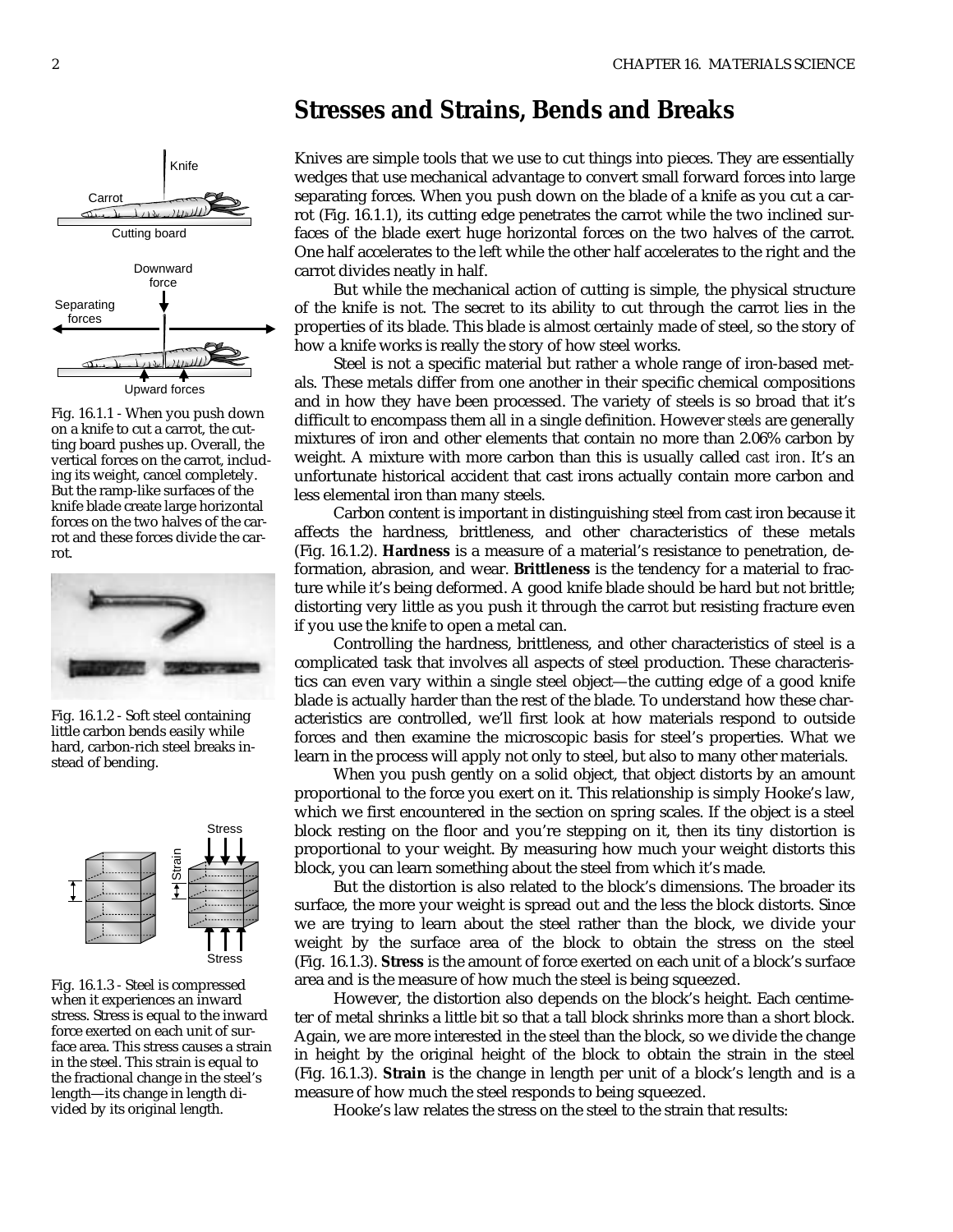$$
strain = \frac{stress}{Young's modulus},
$$
 (16.1.1)

where *Young's modulus* is a measure of how difficult it is to compress the steel. Strain is just a number and has no dimensions, while stress and Young's modulus are both pressures and are measured in pascals (Pa).

Young's modulus is related to the interatomic forces that hold a material together. The atoms in a solid exert attractive and repulsive forces on one another and these forces only balance when the atoms have the proper separations. If you push the atoms closer together or pull them farther apart, the forces no longer balance and they oppose your action. The stiffer the interatomic forces, the larger Young's modulus and the less the material shrinks as you squeeze it.

Because the interatomic forces in steel are primarily between iron atoms, it has roughly the same Young's modulus as iron: about 195 GPa (195 gigapascals or 195,000,000,000 Pa). This large value makes steel extremely difficult to compress. A 1 m cube of steel would lose somewhat less than a micron of height while supporting a city bus. A similar cube of lead would shrink 14 times more while a cube of tungsten would shrink only half as much.

Although we arrived at Eq. 16.1.1 while thinking about squeezing, this equation also applies to situations where the steel is exposed to gentle tension. In that case, the stress is negative (pulling apart rather than squeezing together) and the strain that results is also negative (stretching rather than compressing). Whether you squeeze or stretch steel, you are still measuring the stiffness of the interatomic forces and arrive at the same value for Young's modulus. Young's modulus is usually measured with **tensile stress** (stretching) rather then with **compressive stress** (squeezing) because compression can cause a thin piece of material to buckle while tension pulls it straight and true.

But compression and tension aren't the only stresses a steel block can experience. If you push the bottom of the block to the left and the top of the block to the right, the metal experiences **shear stress** (Fig. 16.1.4). This stress bends the block and causes shear strain in the metal. **Shear strain** is the angle of the bend caused by a shear stress. As long as the forces involved are relatively small, the shear strain is proportional to the shear stress,

shear strain = 
$$
\frac{\text{shear stress}}{\text{shear modulus}}
$$
, (16.1.2)

where the *shear modulus* is a measure of how difficult it is to bend the metal.

Stress and strain help to characterize a particular steel. The crucial test for a knife is how it responds to stress. Because all steels have similar Young's and shear moduluses, it's hard to tell them apart with gentle stresses. The real differences between steels only appear when the stresses become large and Eqs. 16.1.1 and 16.1.2 stop being valid. That's when the steels begin to bend and break and when the good knives begin to distinguish themselves from the poor ones.

#### **CHECK YOUR UNDERSTANDING #1: Holding Up Under Stress**

Which is experiencing the greater stress: a single brick supporting a 100 kg post or two bricks, side by side, supporting a 200 kg beam?

# **Plastic Deformation and Crystalline Materials**

A spring has an elastic limit beyond which it stops obeying Hooke's law and bends permanently. A gentle force distorts the spring elastically and it bounces back while a strong force deforms it forever. The same holds true for a piece of



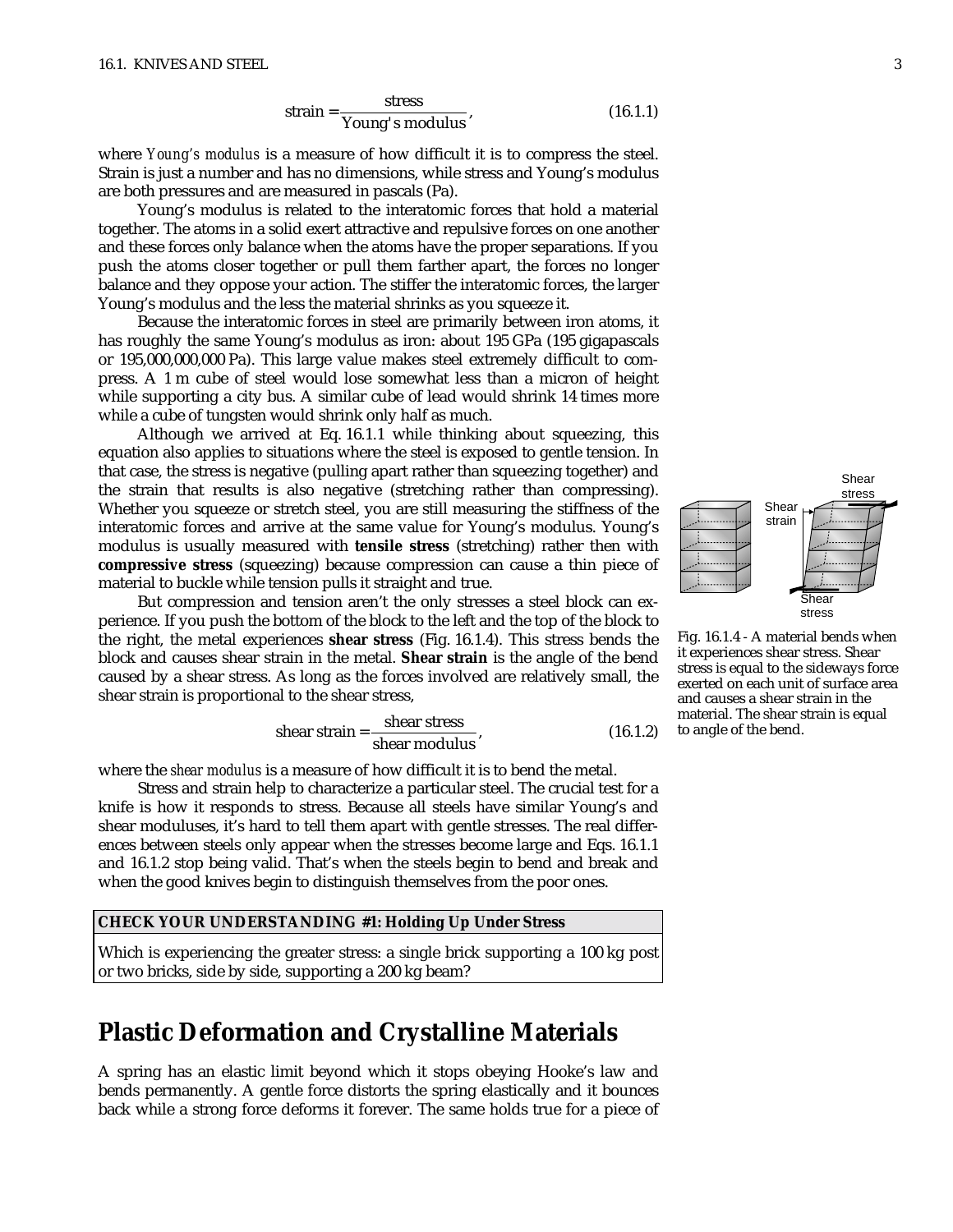

Fig. 16.1.5 - In ferrite, iron atoms are arranged in a body-centered cubic lattice. This lattice is built out of eight-atom cubes (2 by 2 by 2 atoms) with an additional atom located in the center of each cube.



Fig. 16.1.6 - Dislocations occur when a sheet of atoms ends abruptly, part way through a crystal. In this top view of an imperfect crystal, the darkened sheet of atoms on the left ends suddenly and the sheets on the right are stretched to compensate. Slip occurs relatively easily along the slip plane. Thermal energy allows dislocations to move about in many materials, further softening those materials.

steel. As long as the stress is small, steel undergoes **elastic deformation**—it distorts temporarily while stressed, according to Eqs. 16.1.1 and 16.1.2, and then returns to its original shape. However when the stress is large, steel undergoes **plastic deformation**—its atoms rearrange and it deforms permanently.

Steels differ considerably when it comes to plastic deformation. They all start off responding elastically to small stresses but gradually shift over to plastic deformation as the stresses increase. Just how much stress a particular steel can tolerate before it begins plastic deformation is its **yield strength** and is an important measure of that steel's load-bearing capacity. A weak steel yields easily to a modest stress while a strong steel responds elastically to all but enormous stresses. The cutting edge of a knife must tolerate severe stresses without yielding so that it doesn't become dull.

To see how plastic deformation occurs in a knife blade, we must examine the microscopic structure of steel. But since steel has a rather complicated structure, let's start with pure iron instead. Like most metals, iron is a crystalline solid. It may not have the pretty natural facets typical of some minerals but it does have an orderly arrangement of atoms. At room temperature, iron forms ferrite crystals. *Ferrite* is a ferromagnetic material in which the iron atoms are arranged in a body-centered cubic lattice (Fig. 16.1.5).

As you can see by looking at this lattice, it has smooth surfaces between sheets of atoms. When it experiences enough shear stress, this lattice can undergo a phenomenon called **slip**, in which sheets of atoms slide across one another. Slip is the most common mechanism for plastic deformation. When you squeeze, stretch, or bend a piece of pure iron so that it yields, you are probably causing slip. As the sheets slide across one another, the crystals change shape just like a stack of cards does when you push the top card to one side. The atoms lose track of their original positions and the iron doesn't return to its original shape when you stop pushing on it.

Slip occurs fairly easily in iron because the bonds that hold it together are relatively non-directional. Its **metallic bonds** are formed by a general sharing of electrons between countless atoms. This sharing lowers both the kinetic and potential energies of the electrons and causes the atoms to cling to one another. Because these metallic bonds are rather insensitive to the relative positions of its atoms, iron crystals are quite susceptible to slip.

But there are other factors that affect when and where slip occurs. These factors appear because real metals are never perfect crystals. Nature tends to introduce randomness wherever possible so that even the purest crystals contain a few random mistakes. Typical iron crystals are filled with imperfections.

One common defect in iron is a **dislocation**, a sheet of atoms that ends abruptly in the middle of the crystal (Fig. 16.1.6). In a perfect crystal, a whole sheet of atoms must slip at once. But a dislocation breaks up the uniformity of the crystal and allows the sheet to slip gradually, one row of atoms at a time. A crystal containing a dislocation has an unusually low yield strength along the *slip plane*, the sheet of atoms perpendicular to the end of the dislocation.

While dislocations weaken iron by easing slip, there are other imperfections that strengthen iron by preventing slip. One such imperfection is iron's **polycrystalline** structure—rather than being a single crystal, iron is normally composed of many individual crystallites that meet one another at random angles. These individual crystallites are called **grains** and the boundary layers of atoms between grains are called **grain boundaries**.

Grains and the grain boundaries strengthen iron. Within each grain, slip only occurs between particular sheets of atoms and along specific directions. Since the grains are randomly oriented, they aren't all able to slip along the same direction. They must coordinate their slips along many directions to allow the piece of iron to yield along one direction, a process that can only occur when the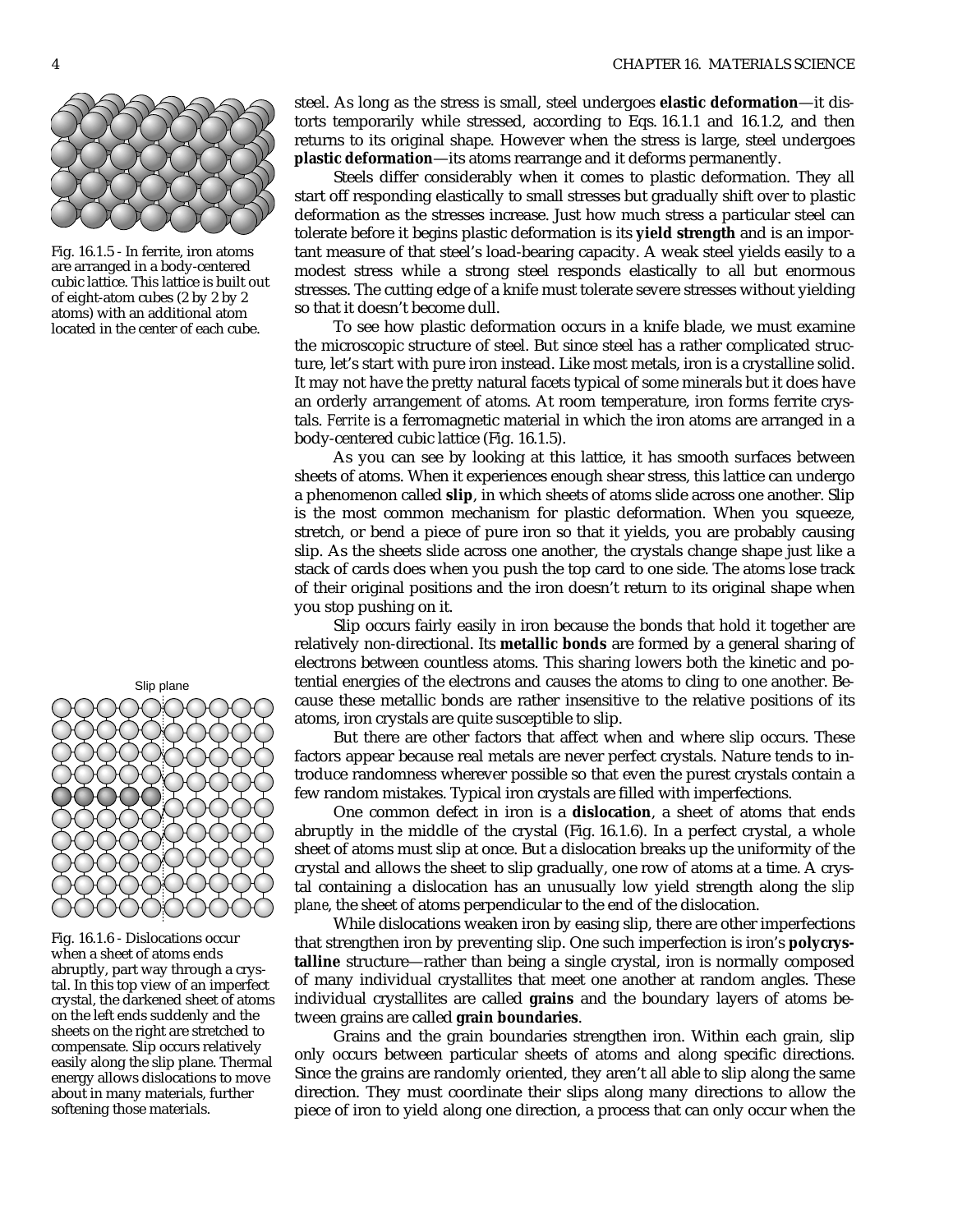iron is experiencing enormous stress. As a result, iron with lots of tiny grains has a higher yield strength than iron with only a few large grains.

The sizes and shapes of the grains depend on how the iron has been handled and processed. Because the atoms in a grain boundary don't fit into the crystallites they connect, they have relatively high potential energies and create a surface tension around each grain. **Surface tension** appears whenever a surface has extra potential energy and it acts to make that surface as small as possible. Like a soap froth that tries to minimize the surface area of its soap bubbles, the iron tries to minimize the surface area of its grain boundaries (Fig. 16.1.7). But the iron atoms can only rearrange while the iron is hot. **Annealing** iron—heating it to high temperature and then cooling it slowly—allows its larger grains to grow by consuming the smaller grains. Annealing is the principal method for softening iron, steel, and most other metals.

In contrast, deforming iron at low temperatures breaks up its grains and makes it harder. Like most metals, iron can be **work hardened** by pounding, rolling, folding, and twisting it. Wrought iron is a good example of work hardening, a technique that has been used for millennia to strengthen metals.

But annealing and work hardening have consequences beyond their effects on yield strength. Instead of yielding to stress, work hardened iron may fracture into pieces. This catastrophe is called **brittle fracture** because the metal doesn't yield before it breaks. Brittle fracture occurs in metals that are so hard that sheets of atoms separate completely rather than sliding across one another. Overworked iron may also suffer from **metal fatigue**, in which the metal tears as cracks work their way inward from surface defects.

Annealed iron yields before it breaks. In fact, it's **ductile**, meaning that it can be stretched quite a bit during plastic deformation. The main reason that the annealed iron breaks at all is that it gets thinner as it stretches and usually develops a narrow neck. Stretching work hardens the neck and the high stress there eventually pulls the atoms apart. Because the iron yields before it breaks, this type of breakage is called **ductile fracture**. The peak stress that the iron can withstand before such fracture occurs is its **tensile strength**.

Plastic deformation and ductility are actually quite useful in a knife. When the stress on the knife is too great for the blade to handle elastically, you would rather have it bend than break. A metal's ductility increases with temperature because thermal energy allows dislocations and other defects to move through crystals so that slip can occur between many different sheets of atoms. In a cold metal, those defects are immobile and slip is reduced. Because of its low ductility, cold iron is much more susceptible to brittle fracture than hot iron. (For some interesting examples of brittle fracture in cold metal, see  $\Box$ s.)

Moreover, plastic deformation requires energy. When you push on an iron knife and it bends in the direction of your push, you are doing work on the blade and the blade absorbs energy. A metal's ability to absorb energy during deformation is called **toughness**. Toughness is extremely important in car bodies, swords, and armor, all of which dent during collisions to absorb energy. If they shattered instead of yielding, they wouldn't be nearly as useful. Glass car windows and eyeglass lenses are dangerous precisely because they don't exhibit plastic deformation. In contrast, plastic windows and eyeglass lenses are much safer because they're able to dent and absorb energy without shattering.

#### **CHECK YOUR UNDERSTANDING #2: Softness and Strength**

Pure annealed copper is so soft that you can bend thick rods of it with your hands. Nonetheless, ancient coppersmiths managed to hammer pure copper into useful tools and weapons. What gave these tools and weapons their strength?



Fig. 16.1.7 - A piece of steel is composed of many tiny crystals (top). These crystals are jumbled together in an arrangement that resembles soap bubble froth (bottom). Surface tension acts to minimize the surface areas of both the metal grains and the bubble froth, so that both have similar features.

❐ When the Titanic struck an iceberg and sunk on April 14, 1912, it was thought that the iceberg had torn a long hole in its steel hull. However recent explorations of the wreck have found that the real culprit was probably brittle fracture. Instead of denting when it collided with the ice at 41 km/h, the ship's cold steel hull appears to have shattered.

❐ When the Purity Distilling Company's 30 m tall molasses tank burst in Boston's North End on January 15, 1919, it released 2.2 million gallons of molasses in a wave that destroyed several city blocks and killed 21 people and dozens of horses. The noontime disaster was initially attributed to an explosion but an official investigation found that the tank's brittle steel had fractured in the 4° C (40° F) winter weather. Purity, a subsidiary of United States Industrial Alcohol Company, paid \$1,000,000 in damages. Ironically, the accident occurred one day before ratification of the 18th Amendment to the U.S. Constitution, prohibiting the sale of alcoholic beverages.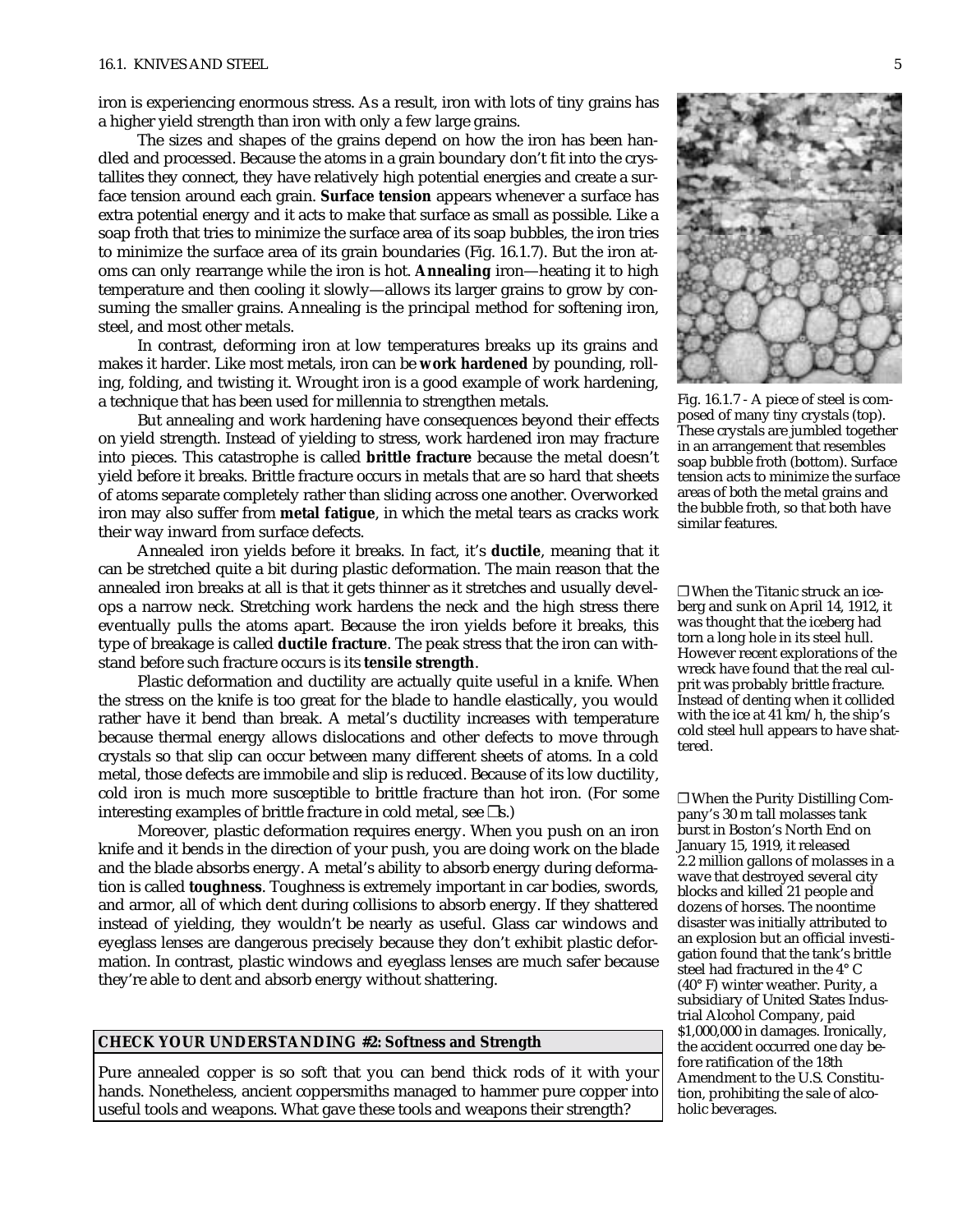### **Steel**

Adding carbon to iron produces steel, an *alloy* or metallic mixture that is far tougher and harder than pure iron. But different amounts of carbon produce different types of steel. Moreover, the ways in which this material is processed mechanically and thermally can dramatically change its character.

The first small amount of carbon added to iron dissolves in the iron to form a solid solution. It may seem strange for a solid to have something dissolved in it, but there is no rule that says a solvent must be liquid. Solution occurs whenever energy and entropy (randomness) make it favorable for one material to divide into atoms, molecules, or ions and become dispersed throughout a second material. Whether it's liquid or solid, iron can dissolve a small amount of carbon.

The iron remains in its ferrite form and the dissolved carbon atoms arrange themselves randomly in the *interstitial spaces* between iron atoms. Ferrite can dissolve up to 0.01% carbon by weight at room temperature and is somewhat harder than pure iron. The carbon atoms introduce local distortions in the ferrite crystals so that sheets of atoms can't slide as easily across one another. Since the dissolved carbon reduces slip, it increases the yield strength of the steel.

Only hydrogen, nitrogen, and carbon atoms are small enough to fit in between the iron atoms and cause *interstitial solution hardening* of the steel. However, there are a number of other atoms that harden iron and steel by substituting for iron atoms in ferrite crystals. These atoms also distort the crystals, impeding slip and increasing the yield strength of the steel. Phosphorus, silicon, manganese, chromium, and nickel atoms are often added to steel to cause this *substitutional solution hardening*.

When the carbon fraction in ferrite exceeds 0.01%, it can't all remain dissolved in the ferrite at room temperature. A new material appears in the steel: iron carbide  $(Fe_3C)$ . Iron carbide is an extremely hard and brittle crystalline material, also called *cementite*. The presence of tiny cementite crystals dispersed throughout the ferrite impedes slip and increases the steel's yield strength. Strengthening of this sort is called *dispersion hardening*.

The arrangement of ferrite and cementite particles in the steel depends on the amount of carbon in the mixture and on the thermal and mechanical histories of the steel. When it's cooled slowly from high temperatures, steel consists of a material called *pearlite*, which is alternating layers of ferrite and cementite and has a carbon content of about 0.8% by weight. If the steel has less than 0.8% carbon, it forms some extra ferrite and consists of pearlite interspersed with ferrite. If it has more than 0.8% carbon, it forms some extra cementite and consists of pearlite interspersed with cementite.

However good knives use characteristics of steel that don't appear until steel is subject to more sophisticated heat treatments. The microscopic structure of steel changes remarkably as it's heated and cooled. Above 723 °C, iron forms austenite crystals. *Austenite* is a nonmagnetic material in which the iron atoms are arranged in a face-centered cubic lattice (Fig. 16.1.8).

Austenite can dissolve more carbon than ferrite; up to 0.8% by weight at 723 °C and up to 2.06% at 1148 °C. The latter figure sets the upper limit for what is considered steel. As you slowly heat steel above 723 °C, its ferrite, pearlite, and cementite all convert into austenite—a structural change called a *solid-to-solid phase transition*. When you cool the steel back down slowly, the reverse phase transition occurs and the austenite turns into ferrite, pearlite, and cementite.

But even more remarkable effects occur during rapid cooling. If the austenite is suddenly cooled to about 600–650 °C and kept there, it transforms into *fine pearlite*—pearlite with extremely thin layers. To form pearlite, carbon atoms must diffuse through the iron. At lower temperatures, they can't travel the long dis-



Fig. 16.1.8 - Above 723 °C, the atoms in solid iron are arranged in a face-centered cubic lattice. This lattice is built out of eight-atom cubes  $(2 \text{ by } 2 \text{ by } 2 \text{ atoms})$  with an additional atom located in the center of every face of that cube.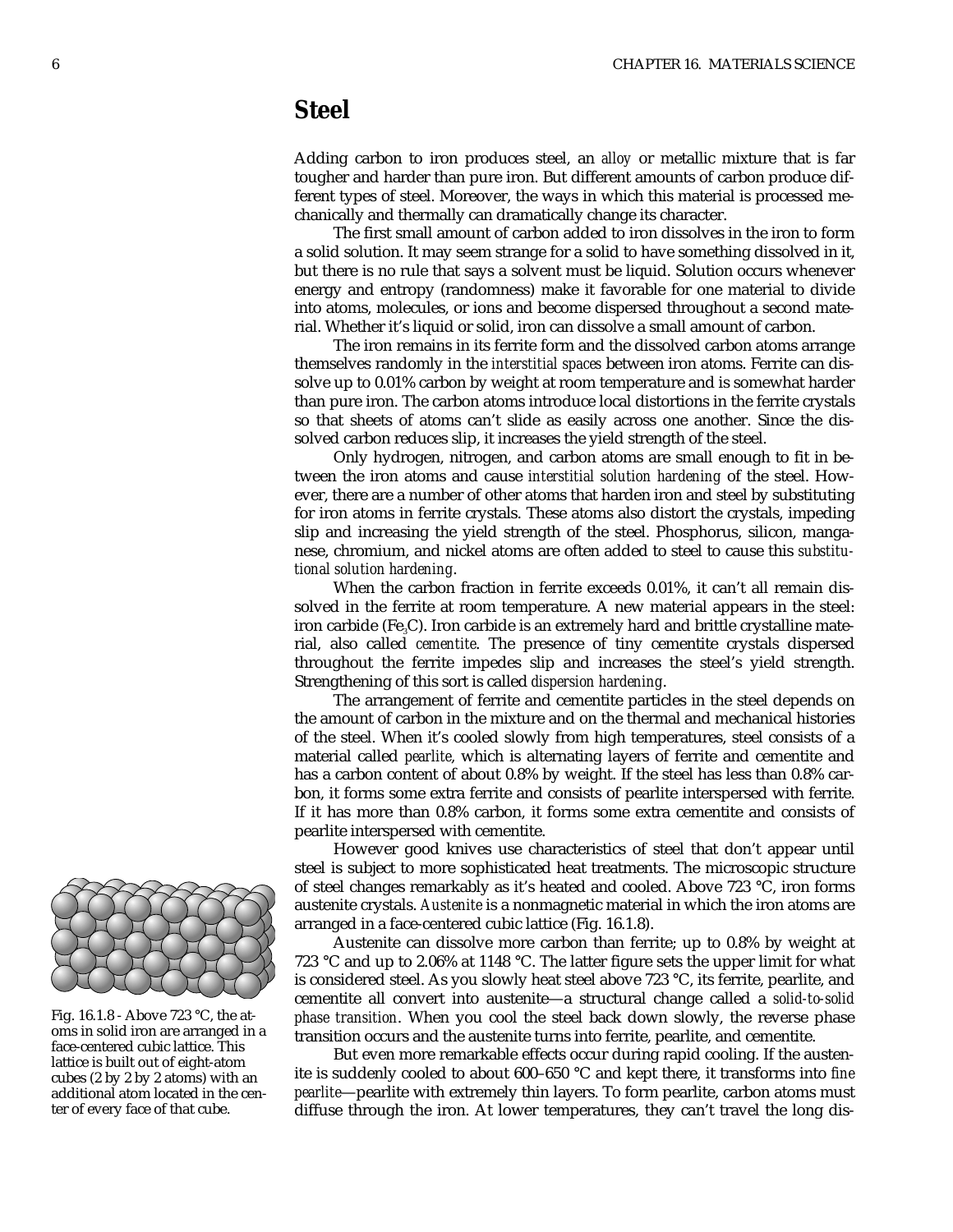tances needed to form thickly layered *coarse pearlite*, so they form fine pearlite instead. Fine pearlite doesn't undergo slip as easily as coarse pearlite so it has a higher yield strength.

Austenite that is suddenly cooled to about  $260-400$  °C and kept there doesn't form pearlite at all. The carbon atoms diffuse such short distances that they form tiny nodules of cementite. These nodules are arranged between sheets of ferrite in a layered material called *bainite*. Bainitic steel has a higher yield strength than fine pearlite.

Austenite that is suddenly cooled below about 200 °C forms an entirely new material. At 200 °C, there is so little thermal energy around that carbon atoms don't diffuse through the iron at all, so cementite, pearlite, and bainite can't form. Instead, the austenite tries to turn into ferrite without first getting rid of all its dissolved carbon. What forms is *martensite*, a distorted ferrite that is stretched in one direction.

Since ferrite can't have more than about 0.01% carbon in it by weight, martensite is essentially ferrite with way too much dissolved carbon. A solution containing more dissolved material than is stable at the current temperature is said to be **supersaturated**. The dissolved material will eventually come out of solution but it may take quite a long time. Martensite is a supersaturated solution of carbon in ferrite that lasts almost forever at room temperature. Because martensite is very resistant to slip, steel containing it has an extremely high yield strength and hardness. However martensite also makes the steel brittle by preventing it from undergoing plastic deformation. Steel containing martensite isn't as tough as steel containing bainite or fine pearlite.

Clearly sudden cooling or **quenching** of austenitic steel produces a harder material than slow cooling. The faster you cool the austenite and the colder you take it in that first step, the harder the steel becomes. Unfortunately, red-hot carbon steel must be plunged into water to cool it quickly enough to form martensite. The steel contracts during this harsh treatment and traps stresses that weaken the metal. To relieve these internal stresses, quenched steel is often **tempered** by reheating it just enough to let some of the stresses resolve themselves. The hotter and longer this tempering process, the more stress is relieved but the softer the steel becomes.

Quenching carbon steel in water is dramatic, with steam billowing up from the hot metal, but only a thin surface layer cools quickly enough to harden properly. To ease the formation of martensite and reduce the cooling rate needed to harden steel, it's often alloyed with other elements. Such alloy steels harden easily and deeply when quenched unspectacularly in oils or air and are important in knives and other tools. Some alloy steels also undergo *precipitation hardening*, in which small crystals of various compounds precipitate out of solution in the steel as it cools and strengthen the metal. Titanium carbide, niobium carbide, and vanadium nitride frequently appear in precipitation-hardened steel.

Part of a knife maker's skill comes in choosing just the right steel and just the right thermal processing to bring out that steel's best characteristics in the blade and its cutting edge. Knife blades require particularly careful heat treatment. A blade that retains too much stress will be hard but brittle while one that has been tempered at too high a temperature will dull easily.

In a fine knife, the cutting edge may be hardened more than the body of the blade by adjusting both the chemical composition of the edge and its heat treatment. Flames and laser beams are often used to reheat the edge and to add more carbon to the steel there. The result is a knife with the toughness of fine pearlite or bainite in its body and the hardness of carefully tempered martensite in its cutting edge. You can occasionally see evidence for this special treatment in the color and appearance of the blade. (Joining different materials to perform a task that neither could do alone is common in modern construction, see  $\square$ .)

❐ A mixture of steel and concrete supports many buildings. These two materials enjoy a symbiotic relationship. Steel has enormous tensile strength but bends easily when compressed. Concrete can withstand immense compressive stress but fractures easily when stretched. However they can be combining into a composite material that has the tensile strength of steel and the compressive strength of concrete. Prestressing the pair by stretching the steel while the concrete is drying further improves the performance of the composite.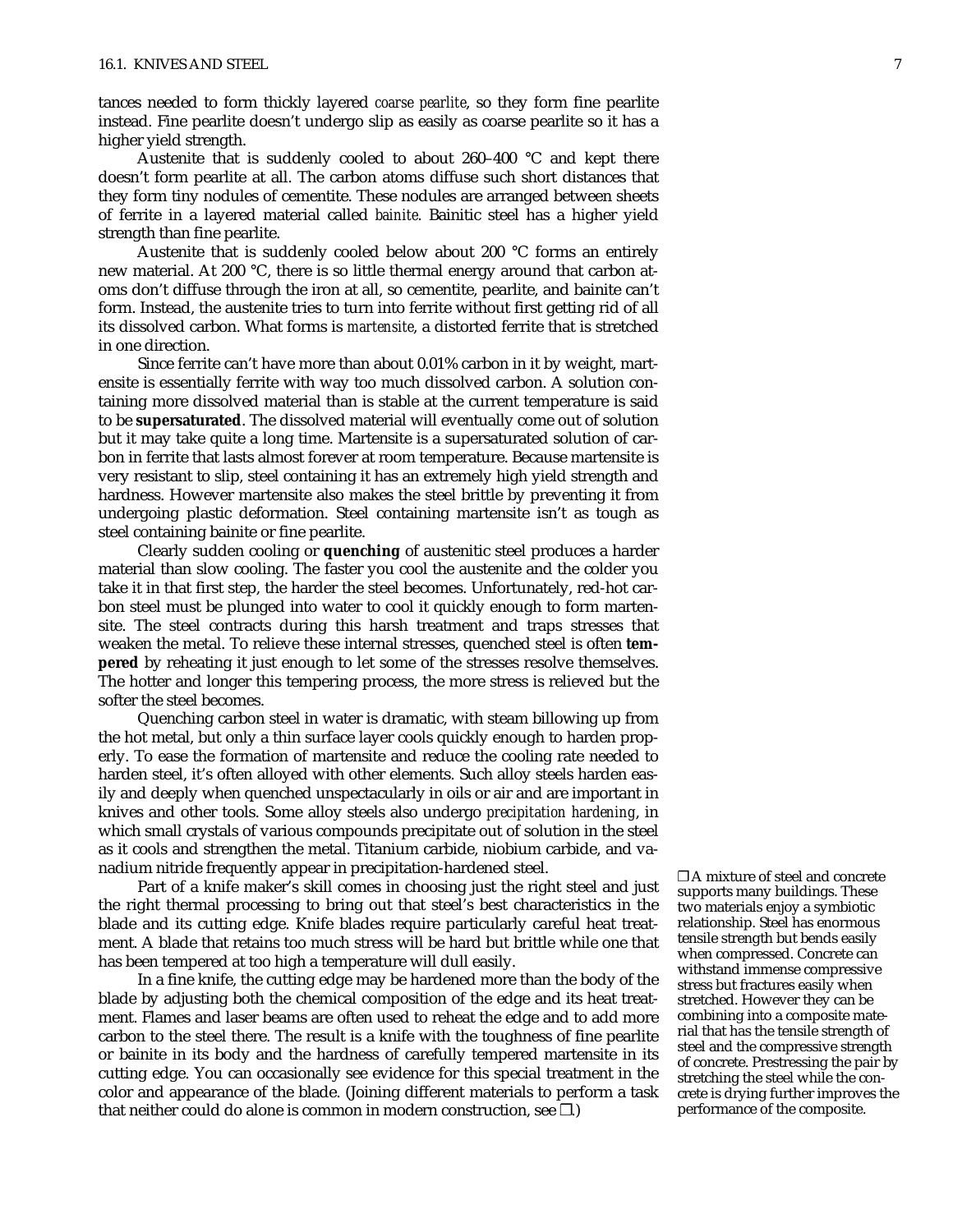#### **CHECK YOUR UNDERSTANDING #3: Hot Tips**

Quality drill bits are usually made from a high carbon steel called tool steel (0.8% to 1.1% carbon). Each bit is shaped and hardened so that its tip can bore holes in most metals, including softer steels. When drilling in steel, you should lubricate the tip with a cutting oil so that sliding friction doesn't overheat it. What will happen to the tip if it becomes too hot?

# **Stainless Steel Blades**

One last feature of steel that's important in knife blades is corrosion resistance. Because carbon steel is susceptible to rust, knife blades are usually made of stainless steel. This corrosion resistant material is formed by replacing at least 4% of steel's iron atoms with chromium atoms. Most stainless steels contain more than 11% chromium by weight and some contain nickel as well. Nickel enhances the steel's corrosion resistance and also makes it more ductile.

But not all forms of stainless steel are appropriate for knives. Alloying the steel with chromium and nickel affects more than just its chemical properties. The crystalline structures of these alloys depend on the precise mixtures of the various elements and on their thermal histories. Perhaps the most remarkable effect of adding chromium and nickel to the steel is that these elements can make austenite stable at room temperature.

The most common stainless steel is called *18–8 stainless* and contains roughly 18% chromium and 8% nickel. It consists exclusively of nonmagnetic austenite grains. Since 18–8 stainless can't form cementite or martensite, it can't be hardened by thermal processing. In fact, overheating it can spoil its corrosion resistance (see  $\Box$ ). The only way to harden 18–8 stainless steel is to work harden it. Because it's difficult to make a good knife edge by work hardening, 18– 8 stainless is a poor choice for knives. However 18–8 stainless is inexpensive, ductile, and easy to work with so it's often used in cafeteria grade cutlery. The next time a dull knife bends while you're cutting your food, you'll know that it's probably made from soft, austenitic stainless steel.

There are two ways to harden stainless steels: martensite formation and precipitation hardening. *Martensitic stainless steels* contain little or no nickel and moderate amounts of carbon. With too little nickel to stabilize austenite, martensitic stainless steels crystallize like normal steels and are magnetic. Quenching hot martensitic stainless steel produces tiny martensite crystals and hardens the metal.

*Precipitation hardening stainless steels* contain alloying elements that form hard precipitate crystals within the steel during quenching. Titanium, niobium, aluminum, copper, and molybdenum dissolve in the steel when it's hot but form tiny precipitate crystals within the steel as it cools. These crystals make the stainless steel hard.

High quality knives and cutlery are generally made of martensitic or precipitation hardening stainless steels. These metals are tough, keep their edges well, and are hard to bend. But knives and utensils made from these steels require careful heat treatment during manufacture, so they are considerably more expensive than common cafeteria dinnerware.

#### **CHECK YOUR UNDERSTANDING #4: Steel vs. Steel**

With some care, you can cut a cheap stainless steel knife with a good stainless steel knife. How is that possible?

❐ Austenitic stainless steels like 18–8 are susceptible to subtle damage when they're overheated. At temperatures between about 500° C (932° F) and 800° C (1472° F), the chromium and carbon in the steel can precipitate out at the grain boundaries as chromium carbide. This process depletes the grain edges of chromium and leaves them extremely vulnerable to corrosion. Corrosion at the grain edges cuts the grains right out of the metal so that the metal falls apart. That's why a badly overheated stainless pot is never the same again.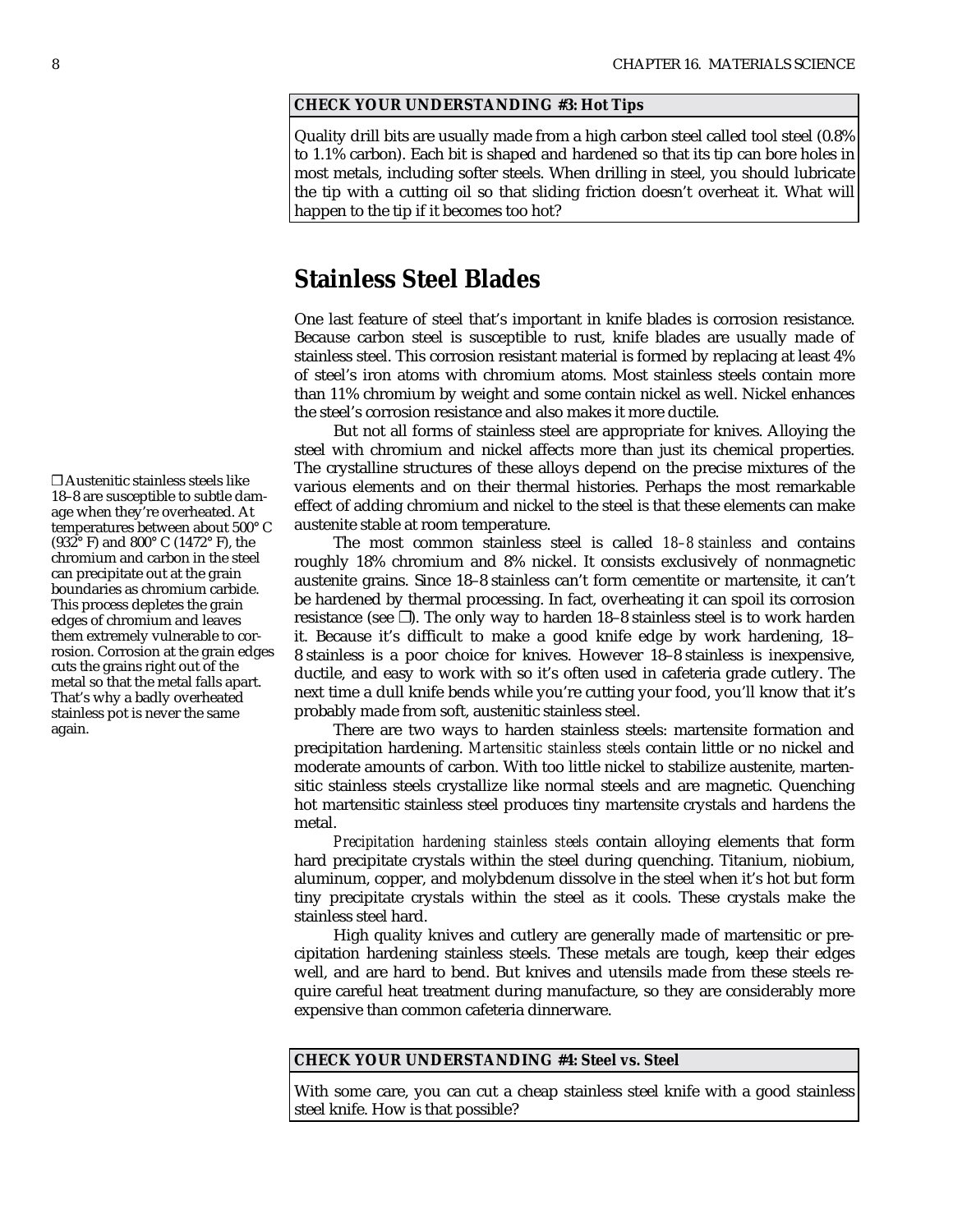# **How Steel Is Made**

Steel is produced on enormous scales using techniques that have become almost as high-tech as those involved in the semiconductor industry. The days of dirty, grimy steel mills are over because modern high quality steels require exceptional chemical purity.

Steel is generally made in two steps: iron ore is converted into pig iron and pig iron is converted into steel. These two steps were once quite separate and followed by many further independent processing steps. However modern steel mills convert iron ore into finished steel in an uninterrupted manner.

*Iron ores* are essentially iron oxides (Fe<sub>2</sub>O<sub>3</sub>, Fe<sub>3</sub>O<sub>4</sub>, FeO) so something must remove the oxygen atoms to convert iron ore into iron. That something is carbon. When iron oxide and carbon are heated together, the carbon reacts with the oxygen to form carbon monoxide and carbon dioxide. These two gases escape and leave behind *pig iron*, a mixture of iron and carbon.

The carbon needed for this process is obtained by heating coal to high temperatures. The coal cracks chemically and releases compounds such as acetylene, light oil, coal tar, and ammonia, all of which are collected for use outside the steel mill. What remains is nearly pure carbon, a material called *coke*.

But both the iron ore and the coke contain rocks and other undesirable materials that would contaminate the pig iron. To remove these contaminants, the iron ore and coke are mixed with *lime* (CaO) obtained from limestone (CaCO<sub>3</sub>). The lime acts as a liquid *flux* at high temperature, floating on top of the molten pig iron and dissolving many of the undesirable materials.

The mixture of iron ore, coke, and lime is converted into pig iron in a blast furnace. The coke burns in a stream of air, providing the intense heat needed to initiate and sustain the chemical reactions between carbon and iron oxide. The lime flux carries away most of the unwanted materials as slag, which can then be used to make concrete.

Until about 1856, this was all the processing that iron received. In fact, most iron ore was converted to iron at relatively low temperatures so that it never melted at all. Carbon and carbon monoxide diffused through the iron ore and reacted with the oxygen atoms, thereby converting solid iron oxide into solid iron. This iron was then hammered into shape as wrought iron (Fig. 16.1.9). It contained various amounts of carbon and lots of slag.

Good techniques for melting pig iron and removing carbon and slag from it to make steel appeared in the last century and a half. The Bessemer converter, the open-hearth process, and the basic oxygen process all remove excess carbon and other impurities by burning them out of the pig iron. The basic oxygen process



Fig. 16.1.9 - The blade of a Samurai sword was made of several different steels, hammered together so that the hard, razor-sharp cutting edge was supported by a tough durable body. Lumps of carbon steels were made from black iron ore (Fe $_{3}$ O $_{4}$ ) in charcoal-fired furnaces. The sword smith carefully selected portions of those lumps for carbon content and gradually assembled the materials needed to craft the blade. The lumps were then heated, pounded, folded, and assembled into a blade whose carbon content was low near the center but high on the surface. A paste that covered all but its cutting-edge then protected the blade. The sword smith heated the blade to the right color of incandescence and plunged it into water. The hardened edge was then carefully ground to the razor sharpness of the finished sword.